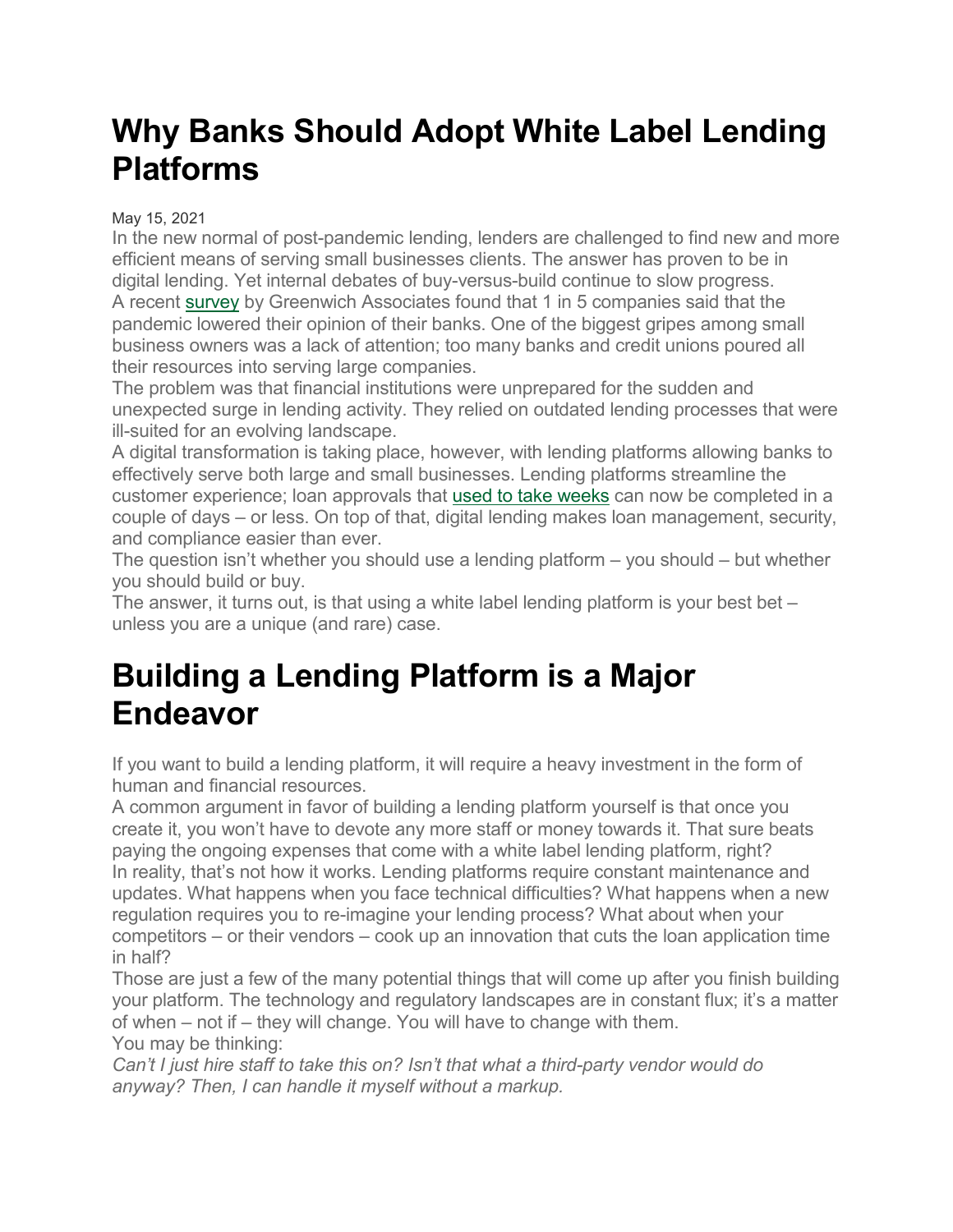That sounds like a good idea – at least at first. But it overlooks the economies of scale that a specialist can bring to the table. Many third-party vendors service hundreds or even thousands of clients. They can spread employee and technology costs among all those clients, typically allowing them to deliver you a solution at a more cost-effective rate than you could achieve on your own.

But even if you were able to make the numbers work – which is a big if – there are other reasons to use a white label lending platform.

## **White Label Lending Platform is Likely to be Superior**

As a bank, your core competencies are building banking products and professional relationships; you likely don't have much experience building a SaaS solution. A top-notch service provider, on the other hand, has spent years learning about the intricacies of building a white label lending platform through trial-and-error and the feedback loop that comes from working with several other banks.

With the right vendor, you don't have to fear obsolescence. That feedback loop is continually used to come up with ideas for improvements to the user experience of the lending platform. Let's say a few of their clients face an issue next month, but you wouldn't have faced it until six months later. If you had built your own platform, you would have to wait until the issue arose to fix it. But with a white label lending platform, the vendor can work on the problem as soon as the issue comes up – even if it doesn't for you.

In many cases, it won't even get to that point. A lending platform specialist will also specialize in adaptability because the only constant in the SaaS world is change. From predicting future trends based on industry developments to hiring the best and brightest staff, a top-notch vendor will be more proactive than reactive.

Ultimately, you need a platform that gives your customer base a seamless digital banking experience. A platform that lacks the functionality to create a smooth journey from application to approval is not going to cut it in such a competitive environment. Your lending platform should feel like an ecosystem. There is a trend – not just in banking, but across industries – towards ecosystems that allow for easy, one-stop shopping. This trend has helped to turn Apple and Amazon into trillion-dollar companies. The same thing is taking place among fintech companies. A McKinsey [survey](https://www.mckinsey.com/business-functions/mckinsey-digital/our-insights/ecosystem-2-point-0-climbing-to-the-next-level) found that 60% of US banks are likely to form or join an ecosystem. If you have a hodgepodge of financial services, your prospective borrowers are going to look for better options – and they are likely to find them.

## **How Long Can You Afford to Wait?**

In the unlikely case that you have the resources and know-how to *possibly* build a better and more cost-effective lending platform than what's out there, you'd still face another harsh reality: it's going to take a long time.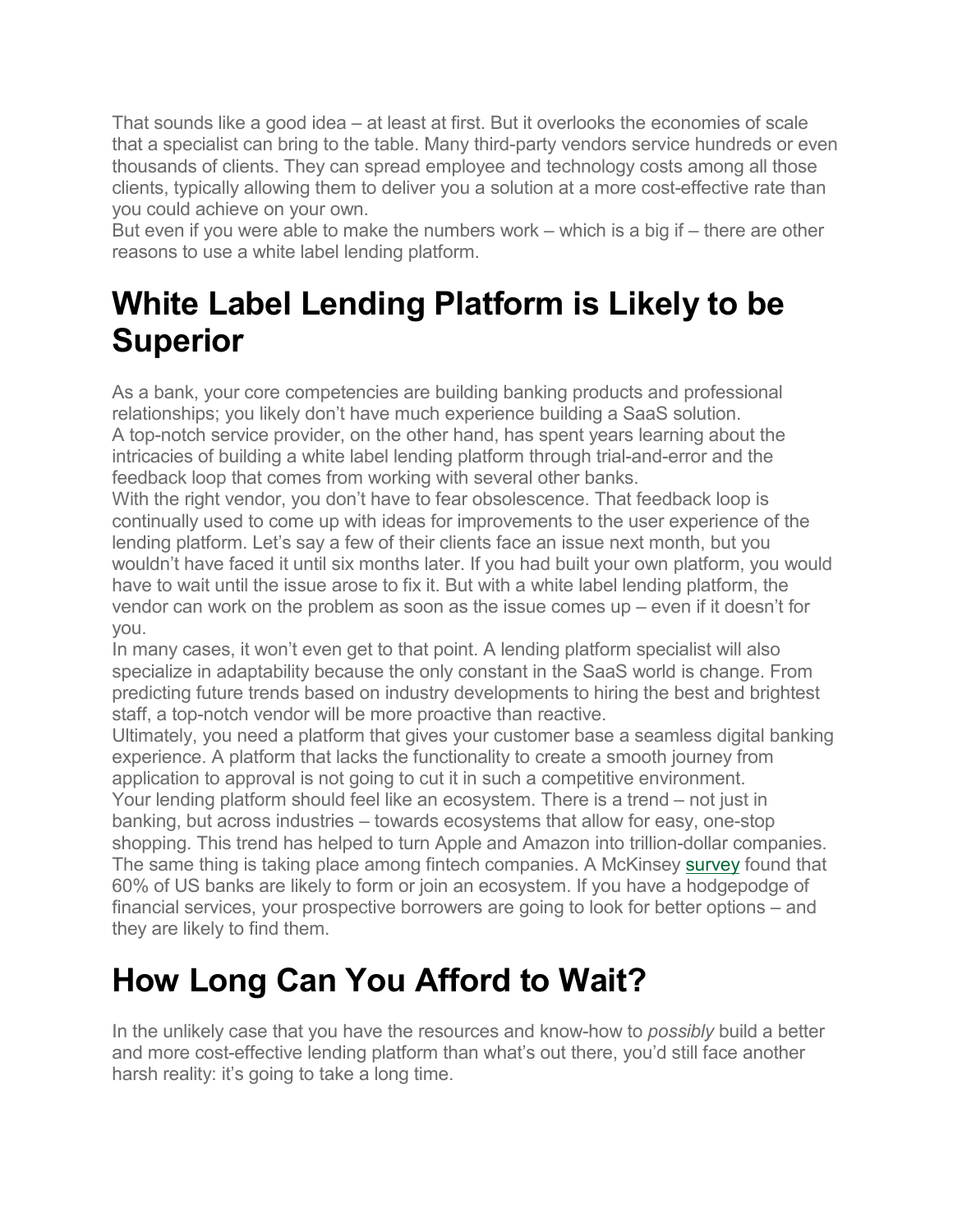You can plug and play a white label lending platform and be up and running in a few weeks. But building you own platform could take a year – or more.

After you find the funding and put the right people in place, you must wait for your team to develop a solution. The first version is probably not going to be good enough. Ditto for the second and third. All the while, you'll be second guessing yourself and wondering if there will be a payoff. Countless fintech startups have gone though the same process – it isn't worth it unless the risk/reward is very favorable.

At the same time, your competition will be gaining ground. If the McKinsey survey in the previous section is any indication, your peers are going to be rapidly adopting lending platforms soon – many of them will quickly implement white label solutions. With all the lending activity that is taking place due to the pandemic, you risk losing thousands of potential clients to competitors that have ready-made solutions. If those clients are satisfied, you're going to have a hard time prying them away even if you eventually create a solid platform.

With all of that said, there are legitimate reasons to build your own lending platform in certain circumstances. But it's also easy to think you are one of the (rare) cases even if you aren't.

### **Building Your Own Lending Platform Sometimes Makes Sense**

There are a couple of common objections to buying a white label lending platform. **One of them has to do with customizability.**

The thinking is that certain banks have unique and exact requirements and there is no adequate solution on the market. Some bank IT professionals fear that a white label solution will be tough to integrate with their existing tech stack.

That fear, however, tends to be overblown. A top service provider will offer a customizable solution. [Biz2x,](https://www.biz2x.com/) for example, has configurable and customizable modules that can be set to your policies, rules, and workflow. As for integration with your tech stack, ask prospective vendors whether it's possible, but you should be able to find a solution that integrates seamlessly.

The best service providers build lending platforms that can effectively serve the vast majority of banks and credit unions. Of course, you may be in the small minority of lenders that needs a custom-built solution. Just don't be too quick to think that's your bank.

#### **Another objection comes from those who wish to monetize their lending platform and license it out to other banks.**

Most banks want a lending platform for the sole purpose of originating their own loans. But there are some that believe they can leverage their resources to create a niche solution to benefit both themselves and others.

If you are in that category, it might make sense to build your own solution. Just remember that it can be a long process with an uncertain payoff. Make sure that all your ducks are in a row before you consider starting.